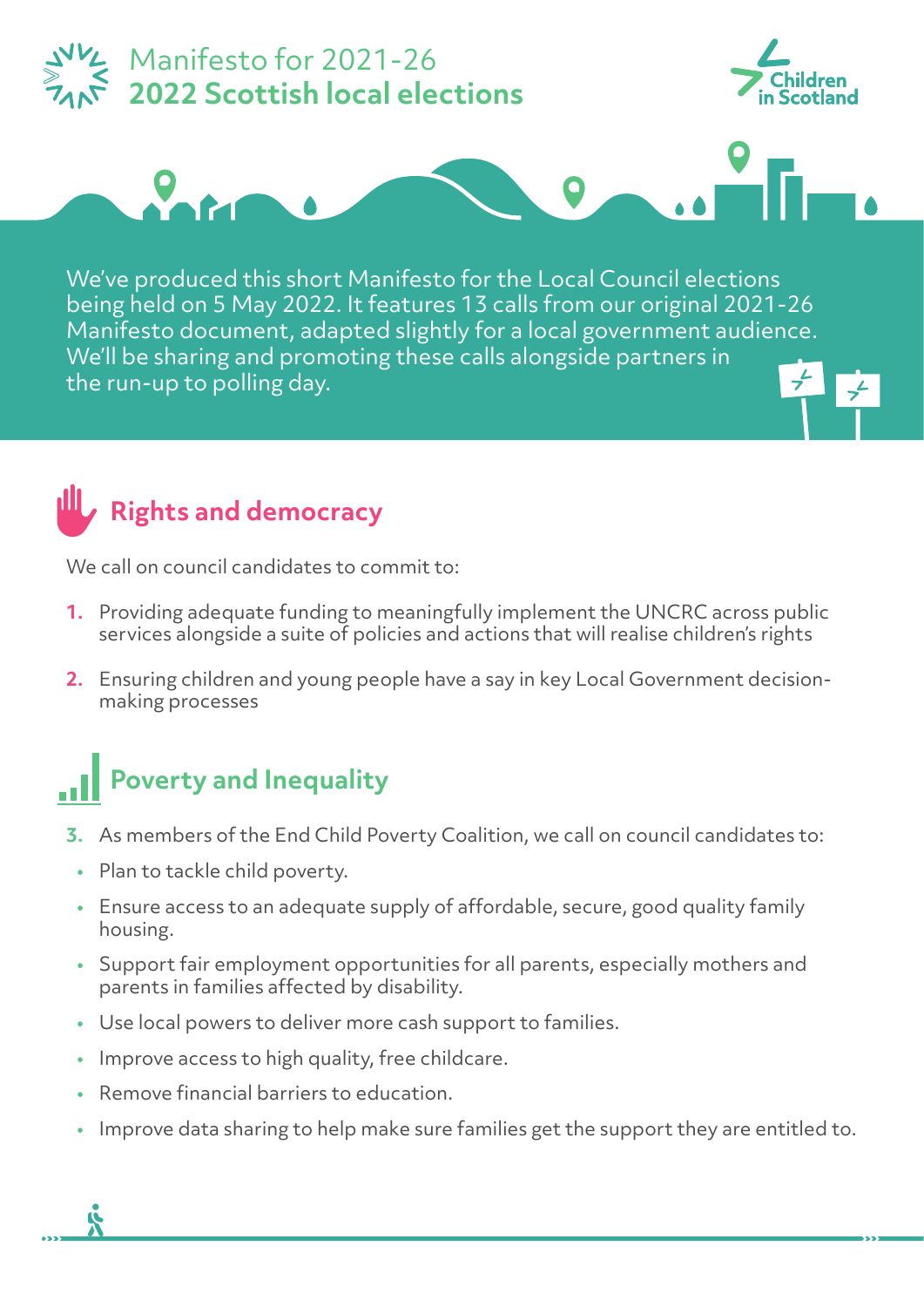

We call on council candidates to commit to:

**4.** Investing in a joined-up system of universal and targeted support services for families in the crucial first few years of life when children are aged zero to two. Relationship-based interventions must be a central point of this so that families receive the help they need early on to enable them to provide the best possible start for their children.

### **Learning**

We call on council candidates to commit to:

- **5.** Ensuring that we have a diverse workforce supporting the learning of children and young people. Funding must be adequate to operate at a capacity to meet the needs of all children and young people. This should include:
	- **•** Returning specialist provision for children with additional support needs to 2010 levels. This includes within mainstream and special schools, as well as support for children not in schools. It should include Support for Learning teachers, Speech and Language therapists and Educational Psychologists
	- **•** Raising the esteem and value of Pupil Support Assistants within the education system through providing clarity over their remit, and provision of appropriate training, support and supervision
	- **•** Committing adequate funding to fully integrate Youth Work, Community Learning and Development, home link workers and other forms of learning with formal education.

### **Health and wellbeing**

We call on council candidates to commit to:

- **6.** Investing in mental health prevention and early intervention for children and young people to stop problems deteriorating to the extent that they require specialist CAMHS services. This must include:
	- **•** Targeted support for groups at risk of poorer mental health
	- **•** Wider, year-round access to mental health-improving universal opportunities such as sport, youth work, play and the arts
	- **•** Perinatal mental health/family support
	- **•** Counselling, peer support and other talking therapies.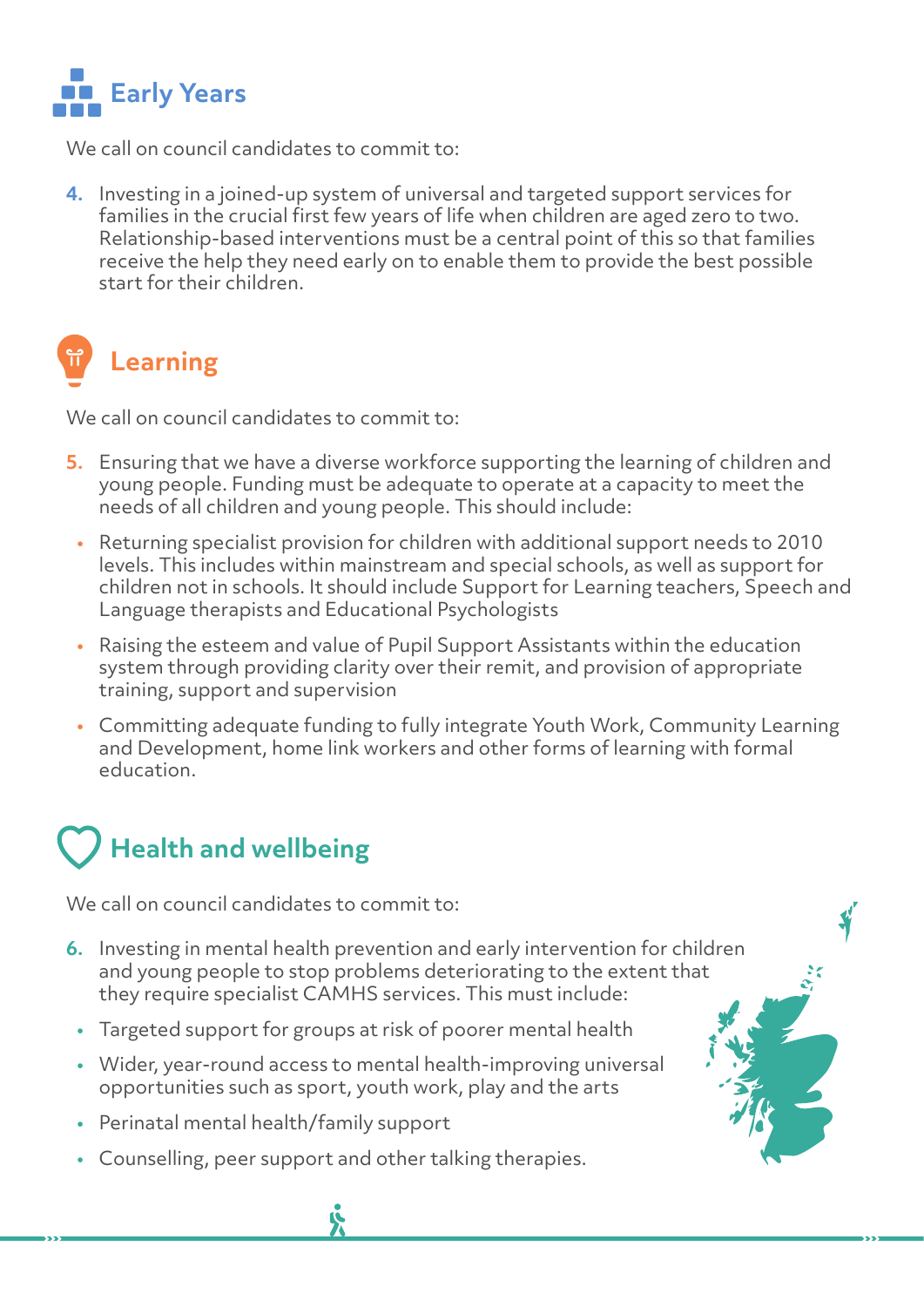## **Place, Space and Community**

We call on council candidates to commit to:

**7.** Building rights-based communities around the things children and families need, using UNICEF Child Friendly Cities & Communities as a framework across small communities, towns and cities.

## **Protecting Children and Young People from Harm**

We call on council candidates to commit to:

**8.** Keeping The Promise, by fully implementing the Independent Care Review findings and recommendations by 2030, in line with the timescales set out in the reports.

## **Equalities**

We call on council candidates to commit to:

**9.** Undertaking Equalities and Human Rights Impact Assessments on all policy relating to children and families, contributing to the development of Local Government policy that improves the lives of everyone with protected characteristics.

# **Environment**

We call on council candidates to commit to:

- **10.** Publishing revised and ambitious Climate Change Action Plans and taking the necessary steps to ensure legally binding targets on greenhouse gas emissions in Scotland are met. This includes a 75% reduction in emissions by 2030 and a clear pathway to net zero by 2045.
- **11.** Improving air quality in locations where children live, learn and play. A school air quality monitoring and education scheme should be introduced to measure air quality, educate children and families about this issue, and reduce children's exposure to harmful pollutants.